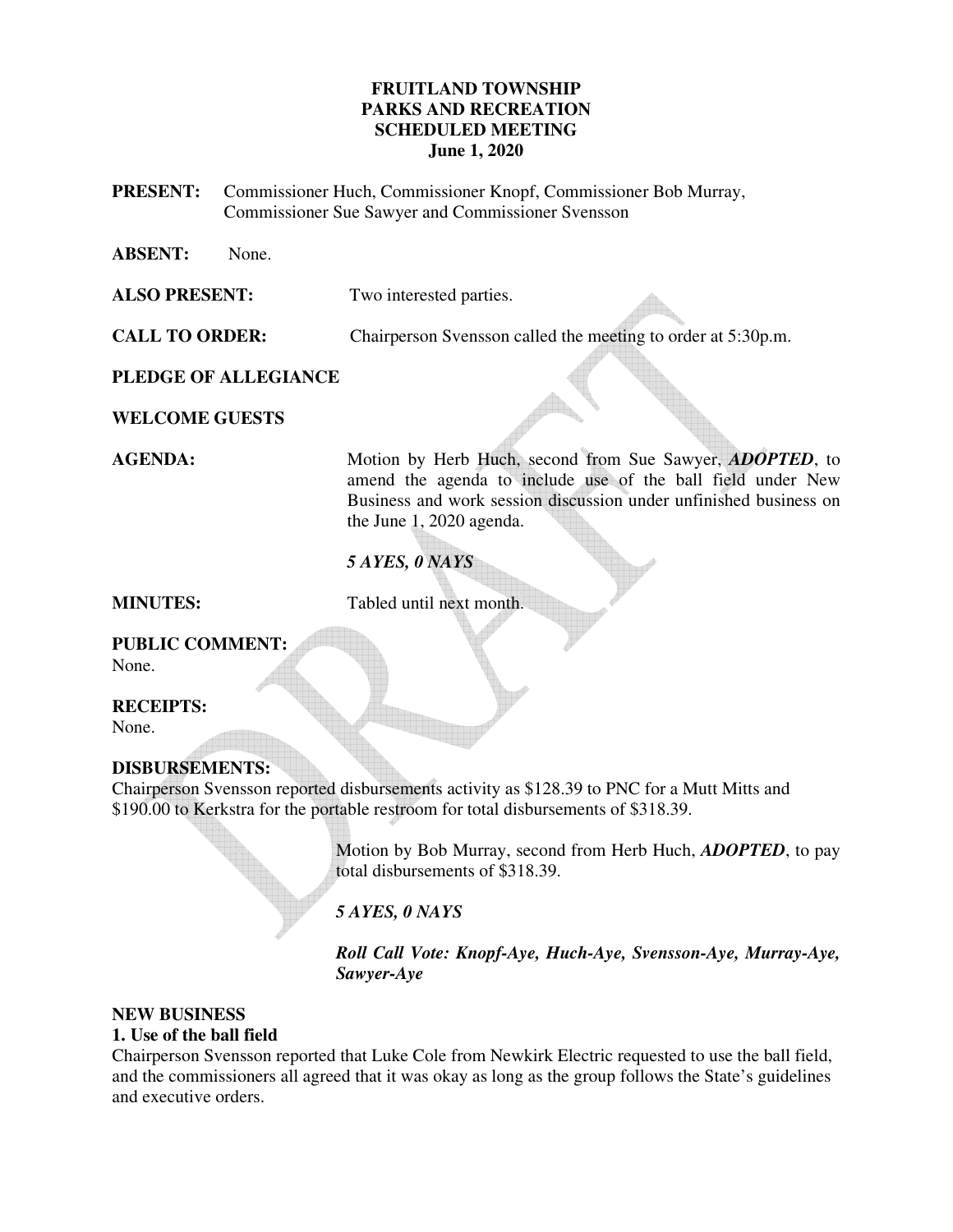### **PARKS AND RECREATION COMMISSION** June 1, 2020 Page 2 of 5

## **UNFINISHED BUSINESS:**

### **1. Duck Lake Road Park**

The commissioners had a large discussion regarding the issues surrounding Duck Lake Road Park, agreeing that there needs to be an opening meeting with everyone involved to discuss what's happening and what the Township Board would like to see happen. The commissioners questioned why the Commission wouldn't be in discussions about the natural area, and it was mentioned that it shows a lack of respect that they didn't get approached about the land.

> Motion by Dev Svensson, second by Herb Huch, *ADOPTED*, that any interested parties interested in changing Duck Lake Road Park will come and make a formal presentation at the next Parks and Recreation Commission meeting for us to consider and discuss.

### *5 AYES, 0 NAYS*

### **2. Playground Equipment**

Commissioner Murray shared information again with the Commission regarding the equipment and their costs. There was a question as to whether the \$5,000.00 from the sale of the disc golf equipment and the \$3,000.00 from Sports 'N Shorts could be reallocated for the purchase of playground equipment.

> Motion by Deb Svensson, second from Lynn Knopf, *ADOPTED*, that the Commission choose which vendor to use, take that amount and reallocate the \$5,000.00 from the disc golf equipment and the \$3,000.00 from Sports 'N Shorts, if needed, in order to complete the project sometime in this calendar year, and present to the Township Board.

*5 AYES, 0 NAYS* 

### **3. Format for minutes**

Commissioner Knopf shared information from Robert's Rules of Order regarding the minutes and added that discussions and specific quotes should not be included, only what decisions are made. Chairperson Svensson stated that she has no problem with the minutes including what she thinks or says. She said she would rather include context. Commissioner Sawyer stated that it is very helpful to have information included in the minutes for going back and having a reminder of what was said. Commissioner Murray agreed, adding that it also helps to be able to go back to the minutes for research and that things can be stricken out that they are not okay with. Commissioner Knopf said that these things can be written down in individual's notes, adding that it violates Robert's Rules of Order. She submitted a portion of Robert's Rules of Order section 60 for record.

> Motion by Herb Huch, second from Sue Sawyer, *ADOPTED*, to leave it the way that it is. Mary is the recorder. She records here and it comes back to us and we make any adjustments and whatever we want to make here we make with us. It's not Mary Mansfield's responsibility to dictate Robert's Rules it's our responsibility to do at our meetings.

*4 AYES, 1 NAY (Knopf)*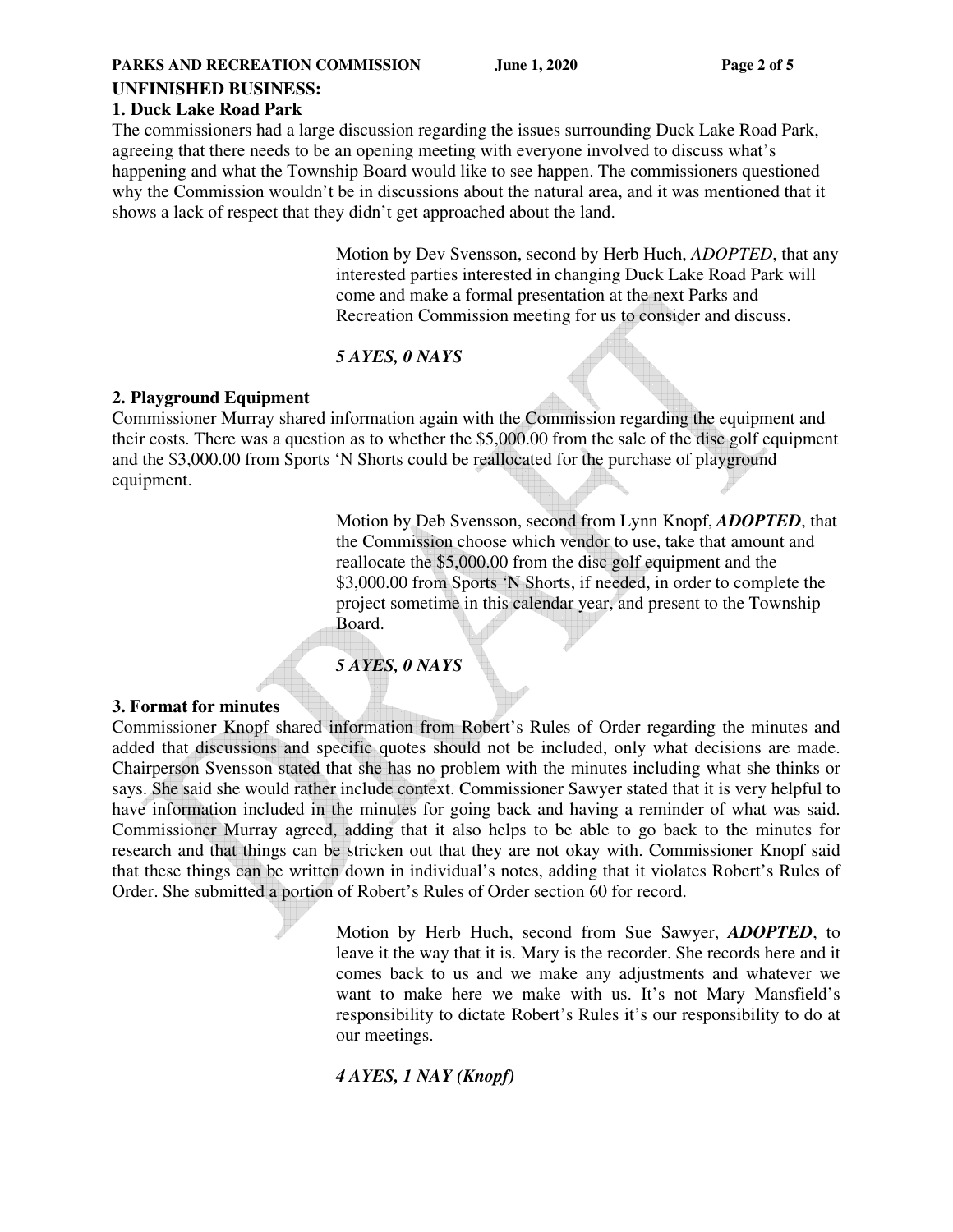### PARKS AND RECREATION COMMISSION June 1, 2020 Page 3 of 5

## **4. Creation of timeline for improvements and expenditures**

In terms of the salary aspect of the budget, Chairperson Svensson stated that the Commission should request a cost accounting of time that is dedicated to Parks and Recreation and that the need to be able to validate it for future budgeting.

The commissioners agreed to send an informational letter regarding the cancellation of Sports 'N Shorts with the 2020 Summer Tax bill. It will also include a plan of what the Commission hopes to accomplish. Chairperson Svensson will be drafting up a letter to send to the other commissioners, and the mailing will be to the Township by the second week of June.

There was a question regarding TruGreen and if they've been out to the park for treatments. Commissioner Sawyer will be touching base with them.

Commissioner Knopf will be organizing the community event.

Chairperson Svensson stated that having miscellaneous repairs under Repairs and Maintenance minimized to \$500.00 shows a distinct lack of respect, especially given that this amount has been historically higher. She also stated that not allowing discretion is uncalled for.

Chairperson Svensson will also be bringing information to the work session regarding the pavilion roof.

Commissioner Huch will bring a recommendation to the next meeting and will present the grills.

Commissioner Murray reported ideas he had for taking care of the shuffleboard/horseshoe area. He added that there is a need for new equipment for the shuffleboard area.

> Motion by Bob Murray, second from Deb Svensson, *ADOPTED*, to purchase the Allen R. Premium Shuffleboard Set from Amazon for \$149.95 plus \$14.99 shipping for a total of \$164.94.

## *5 AYES, 0 NAYS*

Commissioner Murray reported ideas he has for fixing the horseshoe pit, and Commissioner Huch will be helping him.

> Motion by Deb Svensson, second from Sue Sawyer, *ADOPTED*, to do the best possible job he can with the highest quality at or under budget.

## *5 AYES, 0 NAYS*

 Motion by Sue Sawyer, second from Herb Huch, *ADOPTED*, to purchase an Edwards 40 LS net from Midwest Sports for a total of \$212.90 with tax.

## *4 AYES, 0 NAYS, 1 ABSENT (Commissioner Svensson stepped away)*

For the tennis courts, Commissioner Murray will be getting an estimate for the crack repairs, and Commissioner Knopf will be getting painting quotes.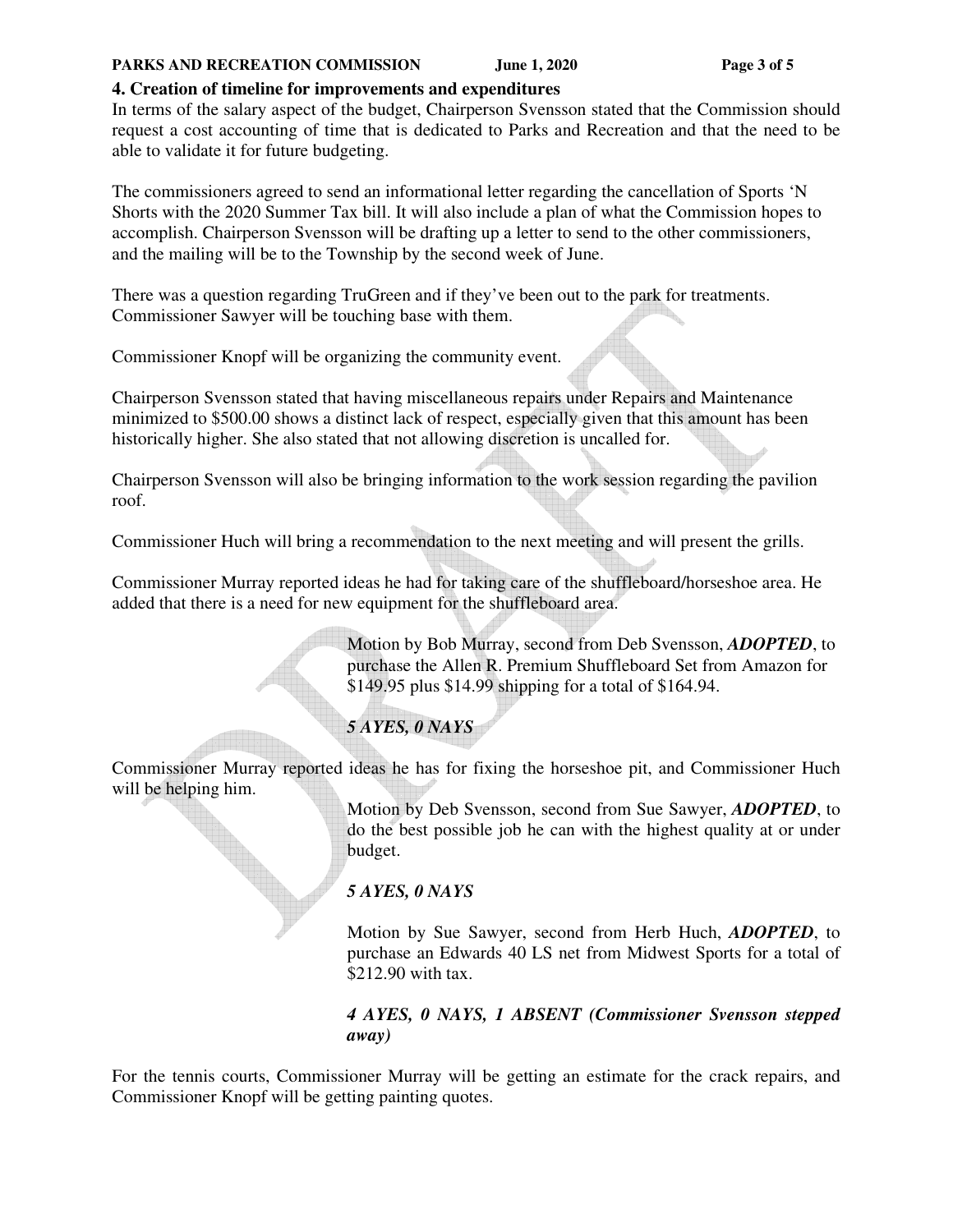### PARKS AND RECREATION COMMISSION June 1, 2020 Page 4 of 5

Commissioner Murray will be getting a quote from Jelinek Tree Service for tree trimming, removal, and stump removal, and it will be decided before fall what trees to work on.

Commissioner Sawyer will be helped by Commissioner Murray with taking care of the ball field updates.

> Motion by Sue Sawyer, second by Deb Svensson, to rent the sod lifter for eight hours in the amount of \$173.00 and the remainder will go toward the filler.

## *5 AYES, 0 NAYS*

Commissioner Murray will be taking care of cistern.

In terms of Marcus Park and Nestrom Road Park signage, Commissioner Svensson stated that the Commission has to get the ordinances completed and approved before they can move forward with signage. The commissioners have all agreed to review the ordinances before the next meeting.

Commissioner Huch will be getting quotes together for the picnic tables.

Commissioner Murray will present the playground equipment in August to the Township Board once the Commission agrees on which set is the best fit. Commissioner Knopf will be finding out what the Township would get if they waited until the fall to order.

Chairperson Svensson will be calling in regards to the transfer of funds.

The cement pads were mentioned, with the opportunity of a volunteer to remove them rather than paying for it to be completed. Commissioner Knopf will be reaching out to Dave Pacquet, who originally offered to help.

## **5. Review of 2020 budget**

Discussed along with the timeline for improvements and expenditures.

## **6. Work session**

The Commission agreed to have a work session on June 16, 2020 at 10:00a.m. to discuss playground equipment.

## **PUBLIC COMMENT:**

1. Terrie Hampel, 6171 Duck Lake Road – hurt by the accusation of no respect for the Parks and Recreation Commission by the Township Board. She added that two years ago, communication was going very well regarding Duck Lake Road Park and the natural area. She urged the Commission to keep communication open.

## **COMMISSIONER'S COMMENTS:**

Chairperson Svensson stated that if the Township Board communicated two years ago regarding Duck Lake Road Park and the natural area, that only person on the board at that time was Commissioner Knopf, and things should've continued to be communicated after that as well. She added that it seems like most things are discussed behind the scenes. Chairperson Svensson also added that she's not running for the Commission again because she feels like there is a lack of transparency and forthrightness with/from the Township Board.